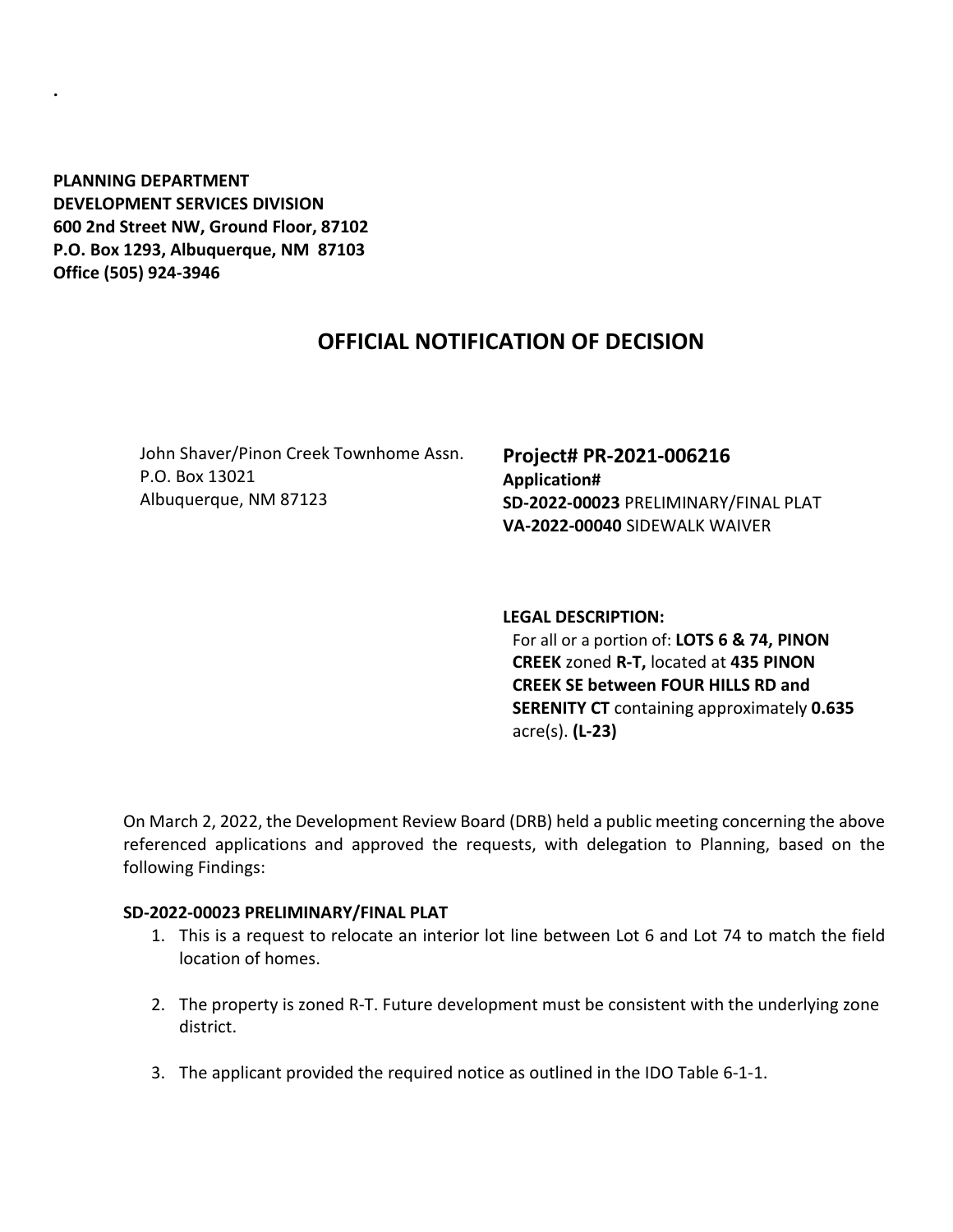Official Notice of Decision Project # PR-2021-006216 Applications# SD-2022-00023, VA-2022-00040 Page 2 of 3

## **Conditions:**

- 1. Final sign off is delegated to Planning for the application number to be added to the Plat, AGIS DXF file, and for a note to be added to the Plat indicating the Sidewalk Waiver.
- 2. The applicant will obtain final sign off from Planning by May 4, 2022 or the case may be scheduled for the next DRB hearing and could be denied per the DRB Rules of Procedure.

## **VA-2022-00040 SIDEWALK WAIVER**

- 1. The applicant proposes a waiver to the IDO/DPM standard(s) consisting of a waiver from the IDO/DPM requirements to construct a 5-foot wide sidewalk along Pinon Creek Road where a sidewalk doesn't exist.
- 2. The request is justified per 14-16-6-6(P)(3) of the IDO. There is no existing sidewalk along Pinon Creek Road in the vicinity of the subject property, and this request will not be materially contrary to the public safety, health, or welfare, and will not cause significant material adverse impacts on surrounding properties.
- 3. The applicant provided the required notice as outlined in the IDO Table 6-1-1.

APPEAL: If you wish to appeal this decision, you must do so within 15 days of the DRB's decision or by **MARCH 17, 2022.** The date of the DRB's decision is not included in the 15-day period for filing an appeal, and if the 15<sup>th</sup> day falls on a Saturday, Sunday or Holiday, the next working day is considered as the deadline for filing the appeal.

For more information regarding the appeal process, please refer to Section 14-16-6-4(U) of the Integrated Development Ordinance (IDO). Appeals should be submitted via email to [PLNDRS@CABQ.GOV](mailto:PLNDRS@CABQ.GOV) (if files are less than 9MB in size). For files larger than 9 MB in size, please send an email to **PLNDRS@cabq.gov** and request that staff send you a link via Smartfile to upload the files to. A Non-Refundable filing fee will be calculated and you will receive instructions about paying the fee online.

You will receive notification if any person files an appeal. If there is no appeal, you can receive Building Permits at any time after the appeal deadline quoted above, provided all conditions imposed at the time of approval have been met. Applicants submitting for building permit prior to the completion of the appeal period do so at their own risk. Successful applicants are reminded that there may be other City regulations of the IDO that must be complied with, even after approval of the referenced application(s).